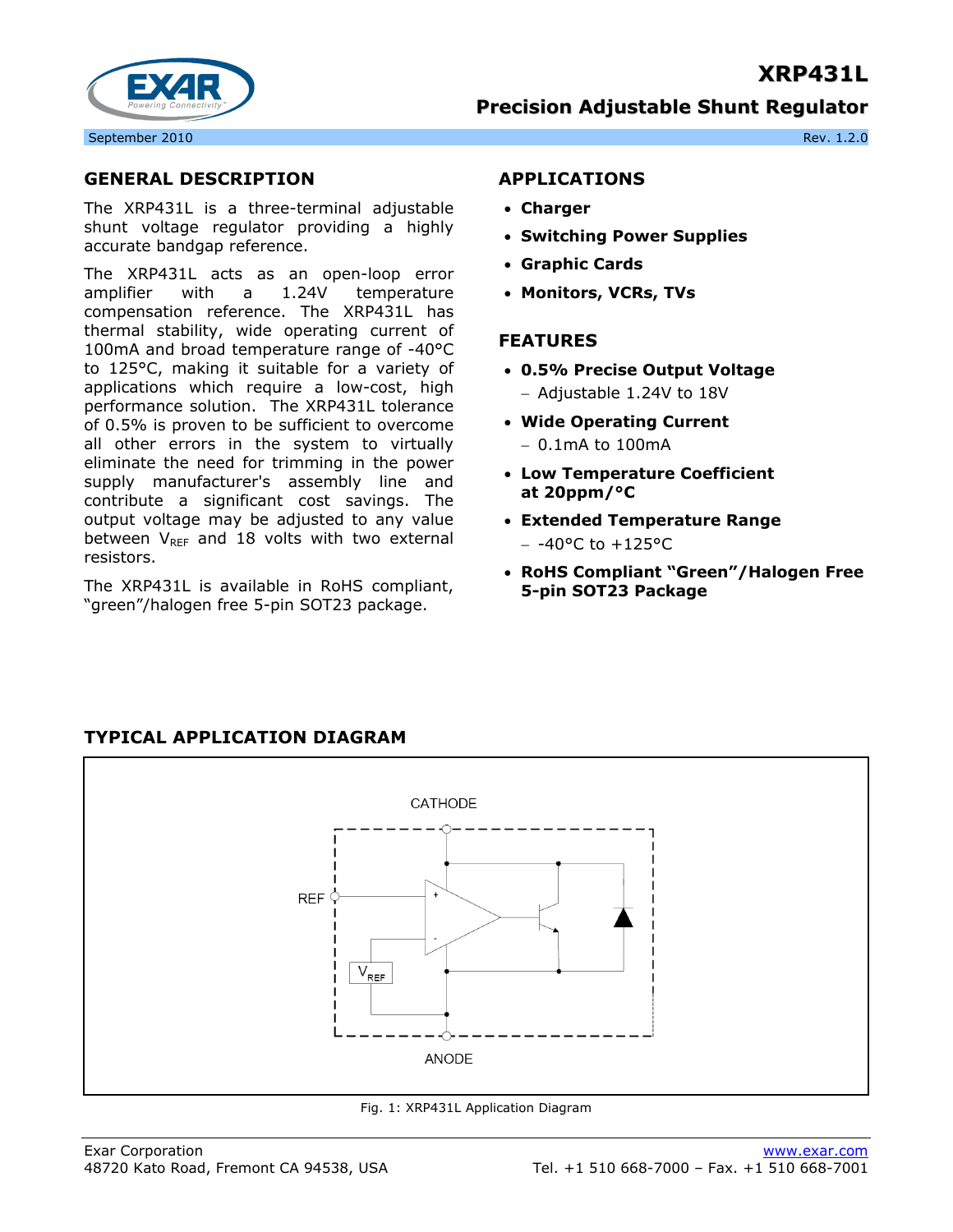

#### **ABSOLUTE MAXIMUM RATINGS**

These are stress ratings only and functional operation of the device at these ratings or any other above those indicated in the operation sections of the specifications below is not implied. Exposure to absolute maximum rating conditions for extended periods of time may affect reliability.

| Operating Cathode Current (cont.) I <sub>KA</sub> 100mA |  |
|---------------------------------------------------------|--|
| Reference Input Current Range I <sub>RFF</sub> 10mA     |  |
| Power Dissipation (Cont. 25°C) P <sub>D</sub> 770mW     |  |
|                                                         |  |
|                                                         |  |
| ESD Rating (HBM - Human Body Model) 2kV                 |  |

#### **OPERATING RATINGS**

| Operating Cathode Current (cont.) I <sub>KA</sub> <100mA |  |
|----------------------------------------------------------|--|
| Ambient Temperature Range40°C to 125°C                   |  |
| Thermal Resistance θ <sub>Jc</sub> (SOT23-5)  84.8°C/W   |  |

## **ELECTRICAL SPECIFICATIONS**

Specifications with standard type are for an Operating Ambient Temperature of  $T_A = 25^{\circ}C$  only; limits applying over the full Operating Ambient Temperature range are denoted by a "•". Minimum and Maximum limits are guaranteed through test, design, or statistical correlation. Typical values represent the most likely parametric norm at T<sub>A</sub> = 25°C, and are provided for reference purposes only.

| <b>Parameter</b>                                                             | Min.   | Typ.           | Max.  | <b>Units</b> |           | <b>Conditions</b>                                                                              |
|------------------------------------------------------------------------------|--------|----------------|-------|--------------|-----------|------------------------------------------------------------------------------------------------|
| Reference Voltage                                                            | 1.234  | 1.240          | 1.246 | $\vee$       |           | Test circuit 1<br>$V_{KA} = V_{REF}$ , $I_{KA} = 10mA$                                         |
|                                                                              |        | $\overline{2}$ | 10    | mV           |           | Test circuit 1<br>$V_{KA} = V_{REF}$ , I <sub>KA</sub> =10mA, 0°C $\leq T_A \leq 70$ °C        |
| $\Delta V_{REF}$ with temperature T <sub>C</sub>                             |        | 3              | 10    | mV           |           | Test circuit 1<br>$V_{KA} = V_{REF}$ , $I_{KA} = 10mA$ , $-40°C \leq T_A \leq 85°C$            |
|                                                                              |        | 4              | 15    | mV           | $\bullet$ | Test circuit 1<br>$V_{KA} = V_{REF}$ , I <sub>KA</sub> =10mA, -40°C $\leq T_A \leq 125$ °C     |
| Ratio of change in VREF to<br>Cathode Voltage $\Delta V_{REF}/\Delta V_{KA}$ | $-1.5$ | $-0.5$         |       | mV/V         |           | Test circuit 2<br>$V_{REF} \leq \Delta V_{KA} \leq 16V$ , I <sub>KA</sub> =10mA                |
| Reference Input Current IRFF                                                 |        | 0.15           | 0.4   | μA           |           | Test circuit 2<br>$IKA=10$ mA, R1=10kΩ, R2=∞                                                   |
| $I_{REF}$ Temperature Deviation $\Delta I_{REF}$                             |        | 0.1            | 0.4   | μA           | $\bullet$ | Test circuit 2<br>$IKA=10$ mA, R1=10kΩ, R2=∞                                                   |
| Minimum $I_{KA}$ for Regulation<br>$I_{KA(MIN)}$                             |        | 55             | 80    | μA           |           | Test circuit 1<br>$V_{KA} = V_{RFF}$                                                           |
|                                                                              |        | 40             | 100   | nA           |           | Test circuit 3<br>$V_{KA} = 18V$ , $V_{REF} = 0V$                                              |
| Off State Leakage I <sub>KA(OFF)</sub>                                       |        | 10             | 50    | nA           |           | Test circuit 3<br>$V_{KA} = 6V$ , $V_{REF} = 0V$                                               |
| Dynamic Output Impedance $Z_{\text{KA}}$                                     |        | 0.05           | 0.15  | Ω            |           | Test circuit 1<br>$V_{KA} = V_{REF}$ , f <sub>z</sub> $\leq$ 1KHz, I <sub>KA</sub> =1 to 100mA |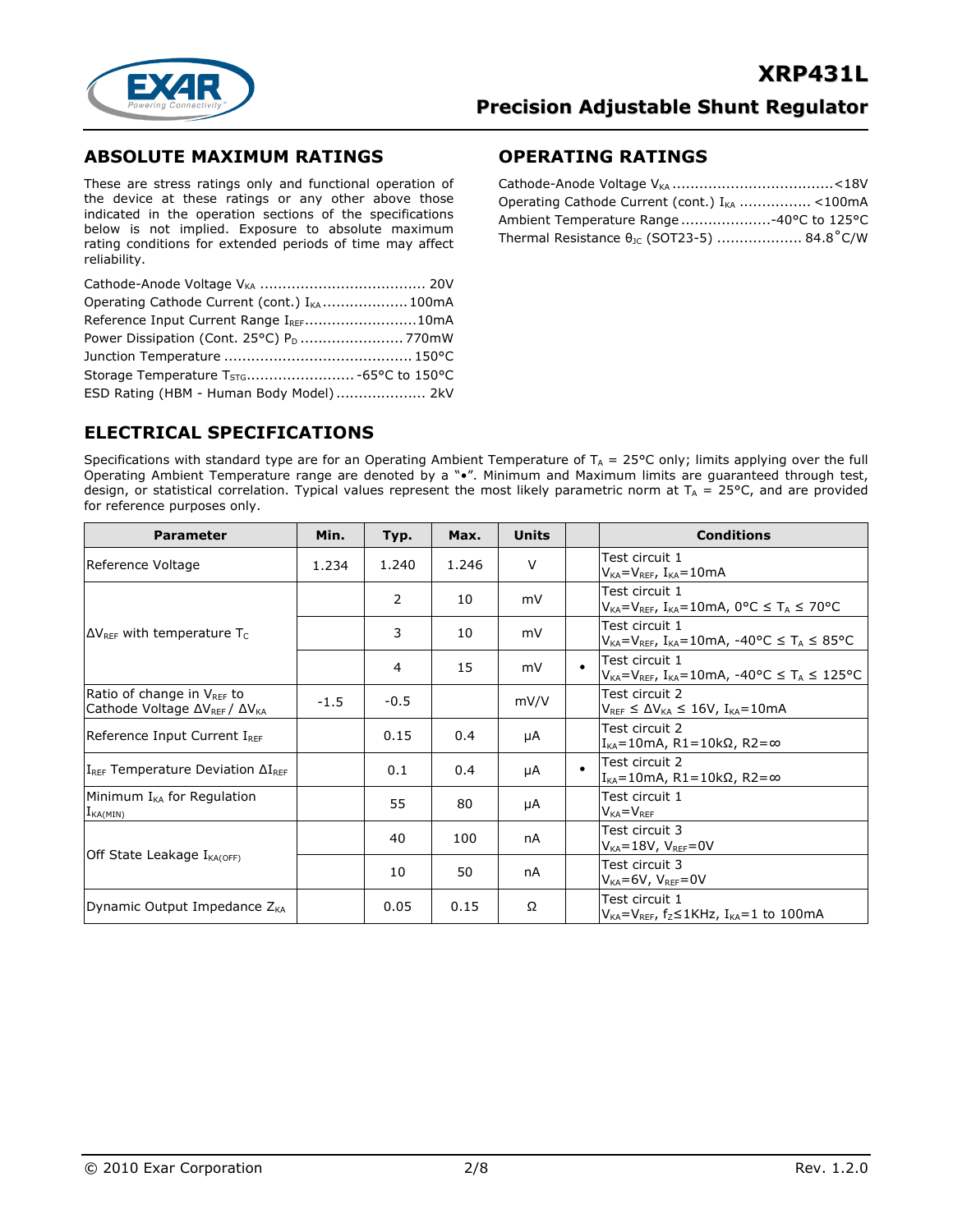

#### **BLOCK DIAGRAM**



Fig. 2: XRP431L Block Diagram

#### **PIN ASSIGNEMENT**



#### Fig. 3: XRP431L Pin Assignment

## **ORDERING INFORMATION**

| <b>Part Number</b>                                | <b>Temperature</b><br>Range | <b>Marking</b> | Package     | <b>Packing</b><br><b>Ouantity</b> | Note 1                                | Note 2 |
|---------------------------------------------------|-----------------------------|----------------|-------------|-----------------------------------|---------------------------------------|--------|
| $ XRP431LES5TRR3-F  - 40°C \leq T_A \leq +125°C $ |                             | <b>GCWW</b>    | 5-pin SOT23 | 3K/Tape & Reel                    | <b>RoHS</b> Compliant<br>Halogen free |        |

"WW" = Work Week

Note that the XRP431L series is packaged in Tape and Reel with a reverse part orientation as per the following diagram

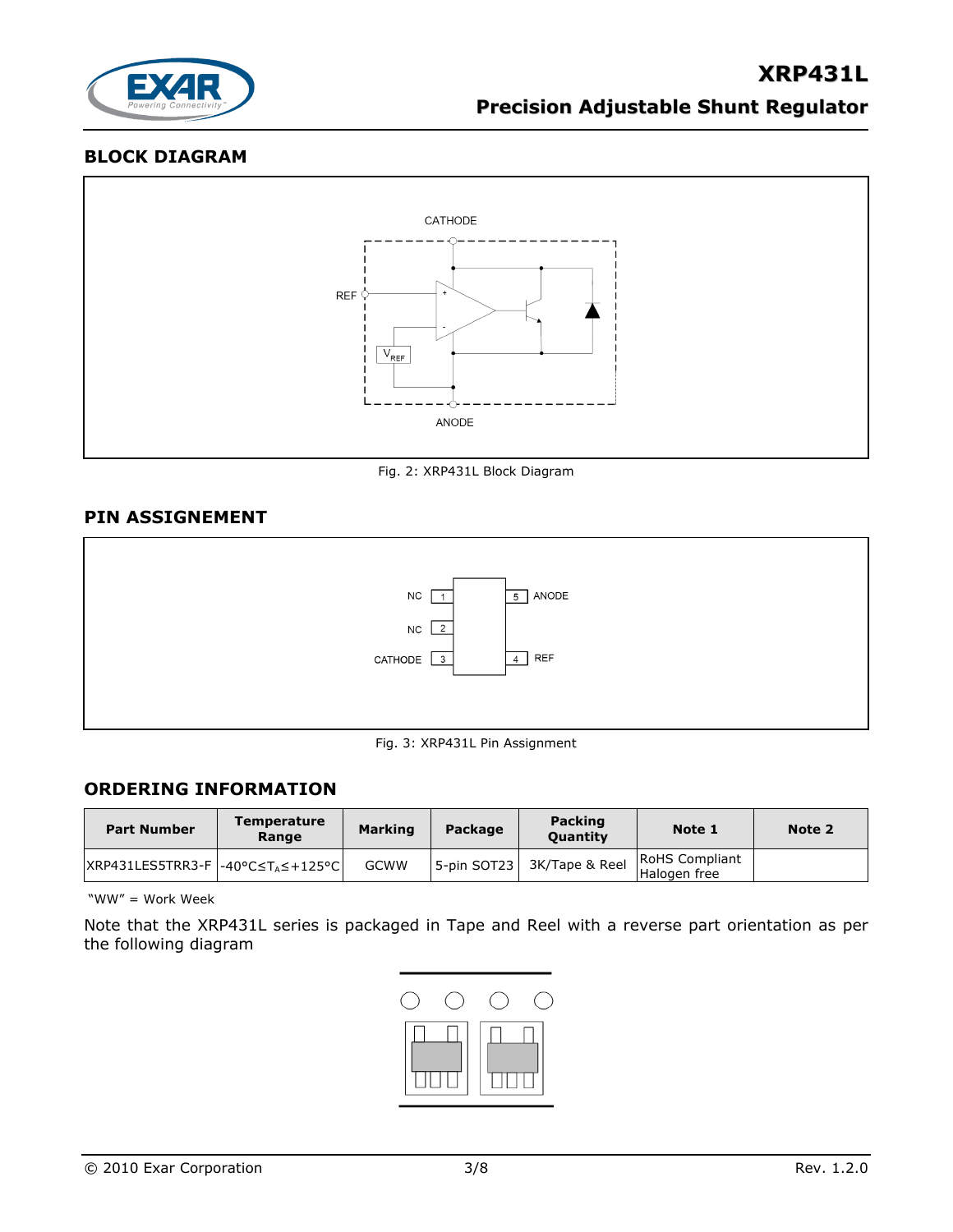

## **TYPICAL PERFORMANCE CHARACTERISTICS**

All data taken at  $T_A = 25$ °C, unless otherwise specified - Schematic and BOM from Application Information section of this datasheet.







Fig. 8: ΔReference Voltage to ΔCathode Voltage Ratio



Fig. 4: Cathode Current vs Cathode Voltage Fig. 5: Reference Voltage vs Ambient Temperature



Fig. 6: Low Current Operating Characteristics Fig. 7: Reference Input Current vs Ambient Temperature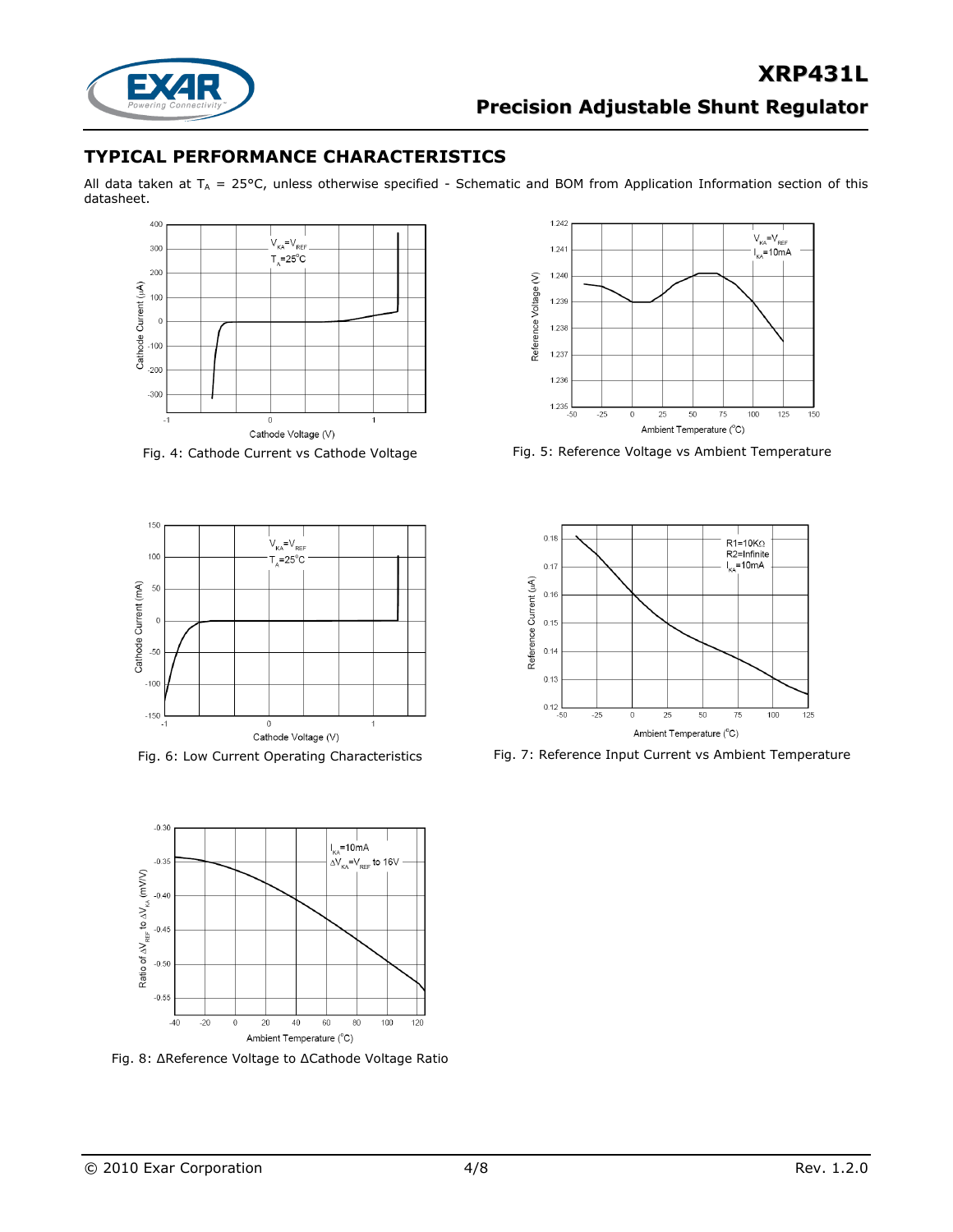



Fig. 9: Test Circuit for Gain vs Frequency Response Fig. 10: Small Signal Gain vs Frequency





Fig. 11: Test Circuit for Pulse Response



Fig. 13: Test Circuit for Dynamic Output Impedance Fig. 14: Dynamic Output Impedance





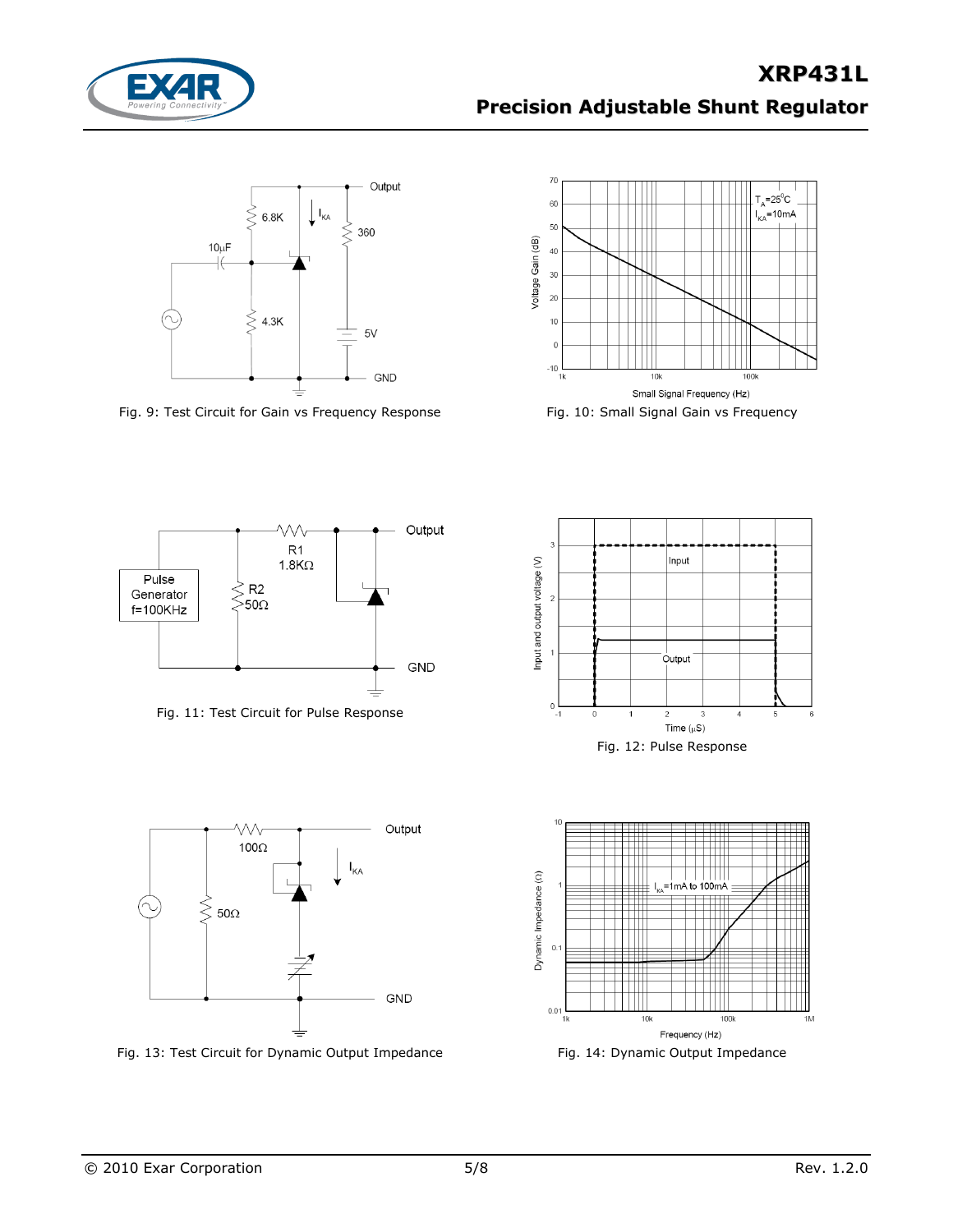

## **TEST CIRCUITS**

## **TEST CIRCUIT 1**

Test circuit for  $V_{KA}=V_{REF}$ 



## **TEST CIRCUIT 2**

Test circuit for  $V_{KA} > V_{REF}$ 



## **TEST CIRCUIT 3**

Test circuit for  $I_{KOFF}$ 

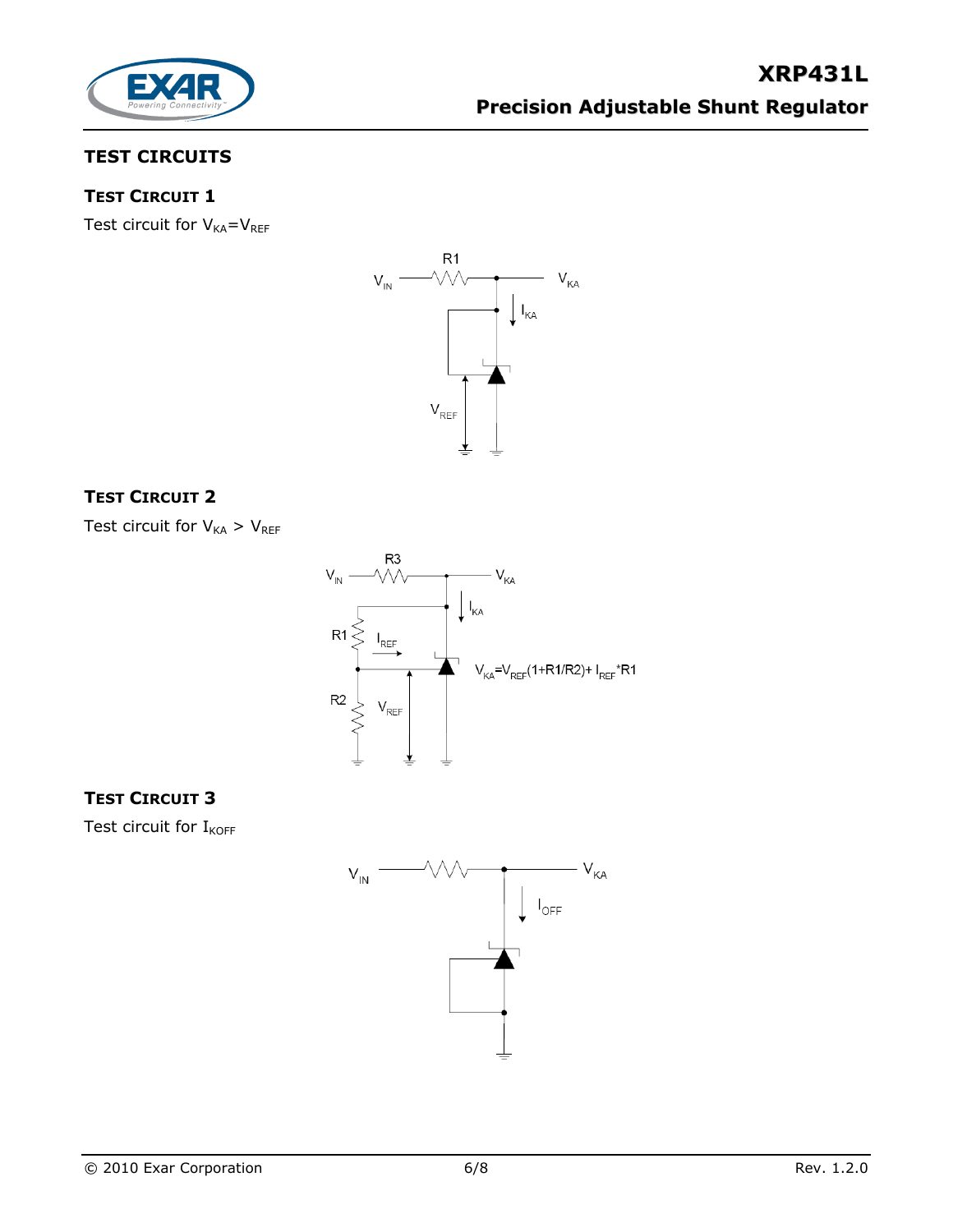

## **PACKAGE SPECIFICATION**

## **5-PIN SOT23**

Unit: mm (inch)